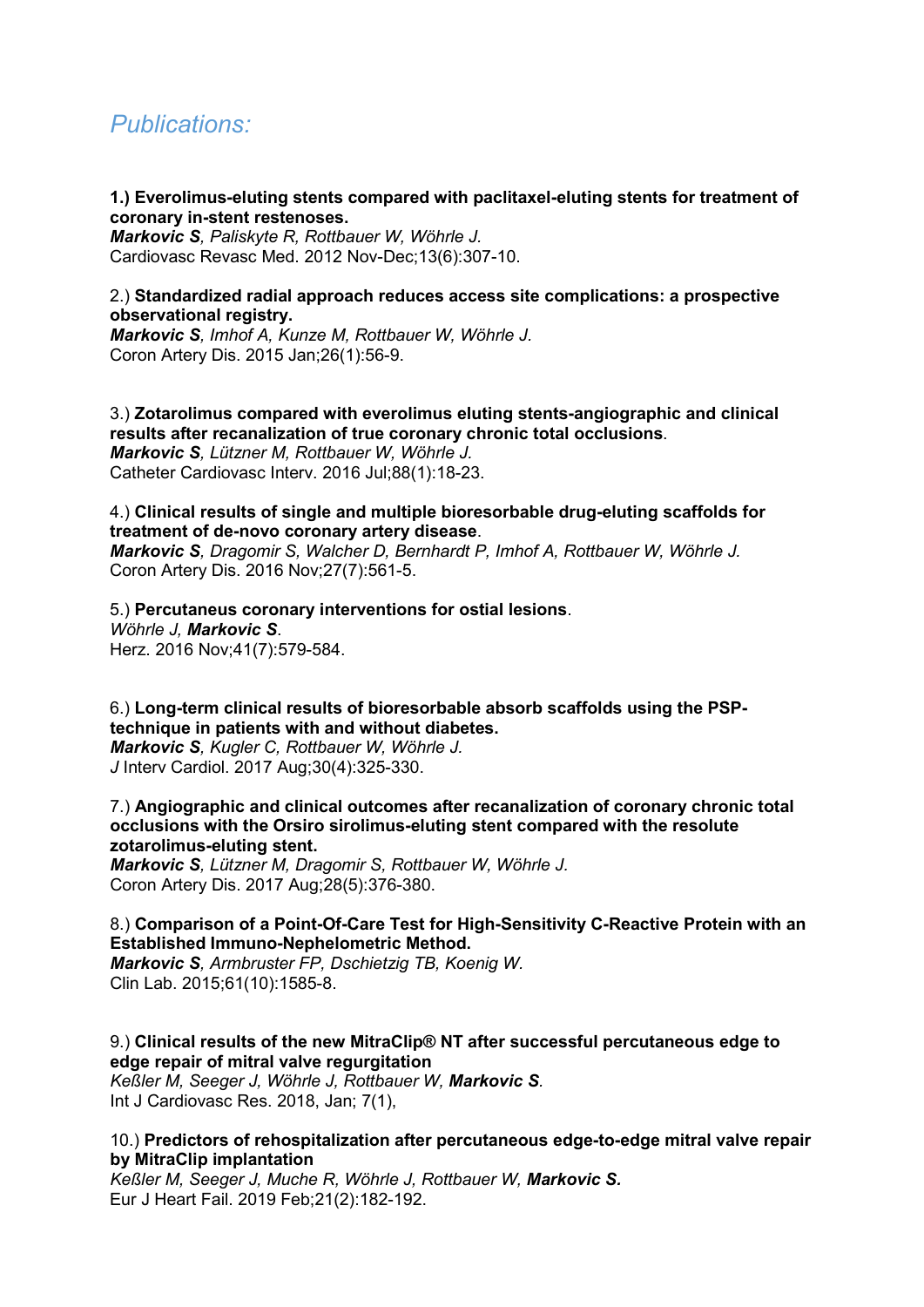# 11.) **Intra-aortic balloon counterpulsation pump in heart failure patients during MitraClip implantation – a propensity-score matched analysis.**

*Keßler M, Seeger J, Wöhrle J, Rottbauer W, Markovic S.* 

Catheter Cardiovasc Interv. 2018 Dec 1;92(7):1433-1438.

# **12.) Atrial Fibrillation Predicts Long-Term Outcome after Transcatheter Edge-to-Edge Mitral Valve Repair by MitraClip Implantation.**

*Keßler M, Pott A, Mammadova E, Seeger J, Wöhrle J, Rottbauer W, Markovic S.* Biomolecules. 2018 Nov 19;8(4).

# 13.) **Predictors of left ventricular reverse remodeling after percutaneous therapy for mitral regurgitation with the MitraClip system.**

Nita N, Scharnbeck D, Schneider L, Seeger, Wöhrle J, Rottbauer W, Keßler M, **Markovic S.** Catheter Cardiovasc Interv. 2020 Feb 27.

# 14.) **Angiographic Results After Percutaneous Coronary Interventions in Ostial Versus Distal Left Main Lesions.**

Stephan T, Keßler M, Goldberger N, Rottbauer W, **Markovic S**. Cardiovasc Revasc Med. 2021 Feb;23:22-27.

# 15.) **Impact of bleeding complications after transcatheter mitral valve repair.**

Paukovitsch M, Schepperle N, Pott A, Buckert D, Moritz Schneider L, Keßler M, Reichart C, Rottbauer W, **Markovic S**.

Int J Cardiol Heart Vasc. 2021 Jan 6;32:100707.

## 16.) **How to improve navigation during cardioband transcatheter tricuspid annuloplasty.**

Bertsche D, Keßler M, Buckert D, Schneider LM, Rottbauer W, Rasche V, **Markovic S,** Vernikouskaya I.

Eur Heart J Cardiovasc Imaging. 2021 May 10;22(6):611-613. (Geteilte Autorenschaft)

# 17.) **Impact of Radial Access on Contrast-Induced Acute Kidney Injury in Patients With Coronary Artery Bypass Grafts.**

Stephan T, Felbel D, Rattka M, Rottbauer W, **Markovic S.** Cardiovasc Revasc Med. 2022 Mar;36:123-131.

# 18) **Implications of concomitant obstructive or restrictive pulmonary diseases on functional and clinical results after MitraClip.**

Schneider LM, Nicoleta N, Schepperle N, Paukovitsch M, Haide U, Feuerabendt S, Keßler M, Rottbauer W, **Markovic S.** 

Catheter Cardiovasc Interv. 2021 Dec 1;98(7): E1000-E1006.

# 19.) **Prevalence of iatrogenic atrial septal defects (iASD) after mitral valve (MV) transcatheter edge-to-edge repair (TEER) in the long-term follow-up.**

Paukovitsch M, Schneider LM, Reichart C, Nita N, Rottbauer W, Keßler M, **Markovic S.** Open Heart. 2021 Oct;8(2):e001732.

# 20.) **Impact of extent of coronary artery disease and percutaneous revascularization assessed by the SYNTAX score on outcomes following transcatheter aortic valve replacement.**

Stephan T, Thoma E, Rattka M, Felbel D, Buckert D, Rottbauer W, Gonska B, **Markovic S.** BMC Cardiovasc Disord. 2021 Nov 30;21(1):568. (Geteilte Autorenschaft)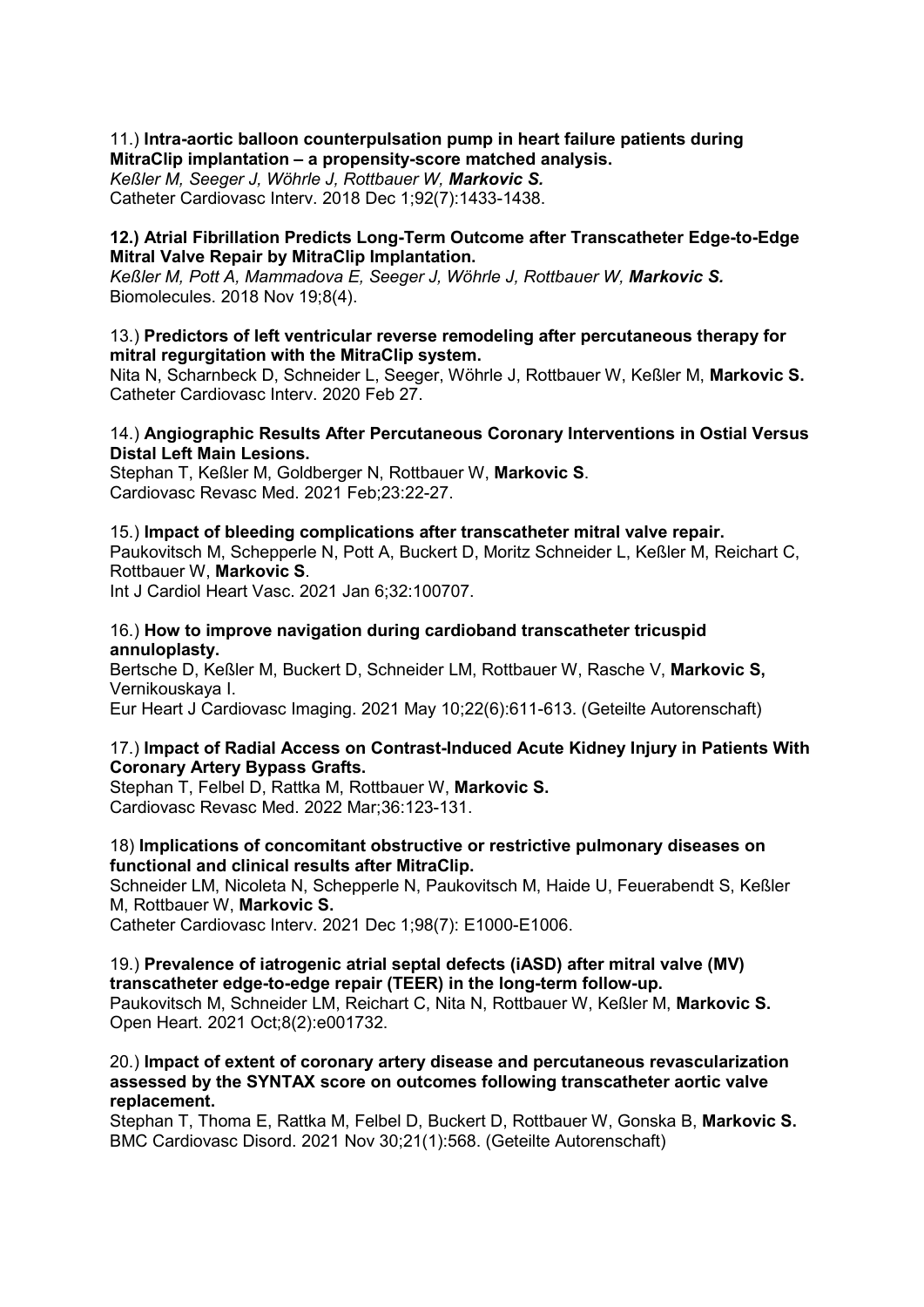# 21.) **Vascular Access-Site Choice and Outcomes in Patients With Previous Coronary Artery Bypass Surgery Undergoing Coronary Catheterization in a High-Volume Transradial Center.**

Stephan T, Gierl MT, Felbel D, Rattka M, Rottbauer W, Gonska B, **Markovic S**. J Invasive Cardiol. 2022 Mar;34(3):E237-E248.

# **Publications as Coauthor:**

# **30.) Trends in Transcatheter Edge-to-Edge Mitral Valve Repair Over a Decade: Data From the MiTra ULM Registry,**

Nita N, Schneider L, Dahme T, Markovic S, Keßler M, Rottbauer W, Tadic M, Front Cardiovasc Med 2022 Mar 8;9:850356

29.) **Epidemiological Trends in Patients Undergoing Mitral Valve Transcatheter Edgeto-Edge Repair over the Last Decade: Functional vs. Structural Mitral Regurgitation.** Schneider L, Nita N, Dahme T, **Markovic S**, Keßler M, Rottbauer W, Tadic M. J Clin Med. 2022 Mar 4;11(5):1422.

# 28.) **Safety and Efficacy of Drug-Coated Balloons Versus Drug-Eluting Stents in Acute Coronary Syndromes: A Prespecified Analysis of BASKET-SMALL 2.**

Mangner N, Farah A, Ohlow MA, Möbius-Winkler S, Weilenmann D, Wöhrle J, Linke A, Stachel G, **Markovic S**, Leibundgut G, Rickenbacher P, Cattaneo M, Gilgen N, Kaiser C, Scheller B, Jeger RV; BASKET-SMALL 2 Investigators. Circ Cardiovasc Interv. 2022 Feb;15(2):e011325.

# 27.) **Predicting Phrenic Nerve Palsy in Patients Undergoing Atrial Fibrillation Ablation With the Cryoballoon-Does Sex Matter?**

Pott A, Wirth H, Teumer Y, Weinmann K, Baumhardt M, Schweizer C, **Markovic S**, Buckert D, Bothner C, Rottbauer W, Dahme T.

Front Cardiovasc Med. 2021 Dec 14;8:746820.

# 26.) **Non-invasive Imaging in Patients With Chronic Total Occlusions of the Coronary Arteries-What Does the Interventionalist Need for Success?**

Kersten J, Eberhardt N, Prasad V, Keßler M, **Markovic S**, Mörike J, Nita N, Stephan T, Tadic M, Tesfay T, Rottbauer W, Buckert D.

Front Cardiovasc Med. 2021 Aug 30;8:713625.

#### 25.) **Percutaneous edge-to-edge mitral valve repair for mitral regurgitation improves heart failure symptoms in heart failure with preserved ejection fraction patients.** Gröger M, Scheffler JK, Schösser F, Schneider LM, Rottbauer W, **Markovic S**, Keßler M. ESC Heart Fail. 2021 Dec;8(6):5010-5021. doi: 10.1002/ehf2.13561.

# 24.) **Outcomes of Patients With ST-Segment Elevation Myocardial Infarction Admitted During COVID-19 Pandemic Lockdown in Germany - Results of a Single Center Prospective Cohort Study.**

Rattka M, Stuhler L, Winsauer C, Dreyhaupt J, Thiessen K, Baumhardt M, **Markovic S**, Rottbauer W, Imhof A. Front Cardiovasc Med. 2021 Apr 20;8:638954

23.) **Long-term efficacy and safety of drug-coated balloons versus drug-eluting stents for small coronary artery disease (BASKET-SMALL 2): 3-year follow-up of a randomised, non-inferiority trial.**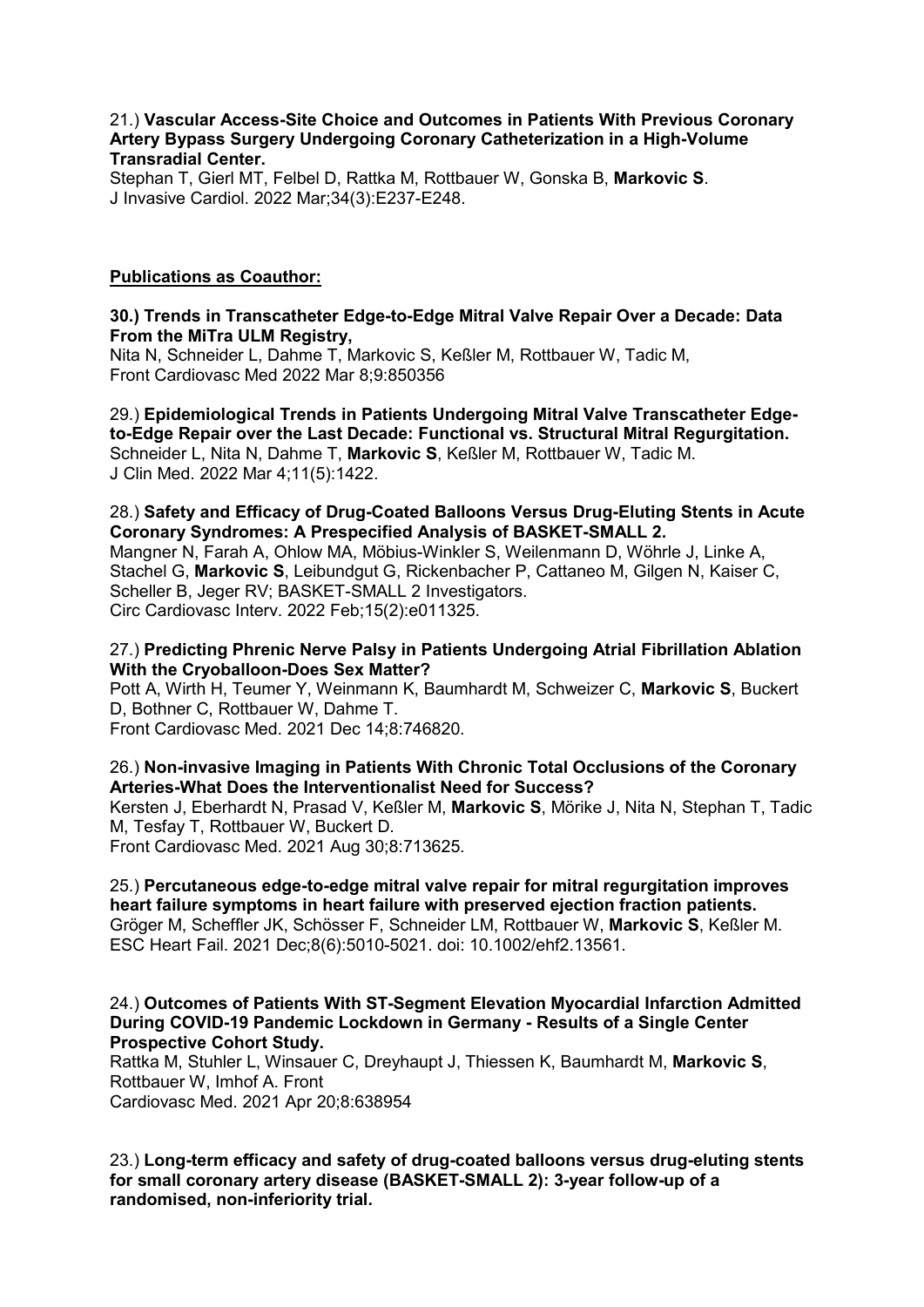Jeger RV, Farah A, Ohlow MA, Mangner N, Möbius-Winkler S, Weilenmann D, Wöhrle J, Stachel G, **Markovic S**, Leibundgut G, Rickenbacher P, Osswald S, Cattaneo M, Gilgen N, Kaiser C, Scheller B; BASKET-SMALL 2 Investigators**.**  Lancet. 2020 Nov 7;396(10261):1504-1510.

#### 22.) **Transcatheter Mitral Valve Repair in Cardiogenic Shock and Mitral Regurgitation: A Patient-Level, Multicenter Analysis.**

Jung RG, Simard T, Kovach C, Flint K, Don C, Di Santo P, Adamo M, Branca L, Valentini F, Benito-González T, Fernández-Vázquez F, Estévez-Loureiro R, Berardini A, Conti N, Rapezzi C, Biagini E, Parlow S, Shorr R, Levi A, Manovel A, Cardenal-Piris R, Diaz Fernandez J, Shuvy M, Haberman D, Sala A, Alkhouli MA, Marini C, Bargagna M, Schiavi D, Denti P, **Markovic S**, Buzzatti N, Chan V, Hynes M, Mesana T, Labinaz M, Pappalardo F, Taramasso M, Hibbert B.

JACC Cardiovasc Interv. 2021 Jan 11;14(1):1-11.

21.) **31 days of COVID-19-cardiac events during restriction of public life-a comparative study.**

**Rattka M, Baumhardt M, Dreyhaupt J, Rothenbacher D, Thiessen K, Markovic S, Rottbauer W, Imhof A.**

**Clin Res Cardiol. 2020 Dec;109(12):1476-1482.** 

20.) **A Controlled Trial of Rivaroxaban after Transcatheter Aortic-Valve Replacement.** Dangas GD, Tijssen JGP, Wöhrle J, Søndergaard L, Gilard M, Möllmann H, Makkar RR, Herrmann HC, Giustino G, Baldus S, De Backer O, Guimarães AHC, Gullestad L, Kini A, von Lewinski D, Mack M, Moreno R, Schäfer U, Seeger J, Tchétché D, Thomitzek K, Valgimigli M, Vranckx P, Welsh RC, Wildgoose P, Volkl AA, Zazula A, van Amsterdam RGM, Mehran R, Windecker S; GALILEO Investigators. N Engl J Med. 2020 Jan 9;382(2):120-129

19.) **31 days of COVID-19-cardiac events during restriction of public life-a comparative study.** Rattka M, Baumhardt M, Dreyhaupt J, Rothenbacher D, Thiessen K, Markovic S, Rottbauer W, Imhof A. Clin Res Cardiol. 2020 Jun 3:1–7.

18.) **Clinical results of bioresorbable drug-eluting scaffolds in short and long coronary artery lesions using the PSP technique.**

*Reichart C, Wöhrle J, Markovic S, Rottbauer W, Seeger J.* BMC Cardiovasc Disord. 2019 Jan 18;19(1):22.

17.) **First experience with the MitraClip XTR device for extensive mitral valve prolapse (Barlow's disease).**

*Weinmann K, Markovic S, Rottbauer W, Keßler M.* EuroIntervention. 2018 Dec 20;14(12):e1276-e1277.

# 16) **Predictors of early scaffold thrombosis: results from the multicenter prospective German-Austrian ABSORB RegIstRy.**

*Wöhrle J, Nef HM, Naber C, Achenbach S, Riemer T, Mehilli J, Münzel T, Schneider S, Markovic S, Seeger J, Rottbauer W, Pfannebecker T, Richardt G, Zahn R, Gori T, Kastner J, Schmermund A, Hamm CW; GABI-R Study Group.* Coron Artery Dis. 2018 Aug;29(5):389- 396.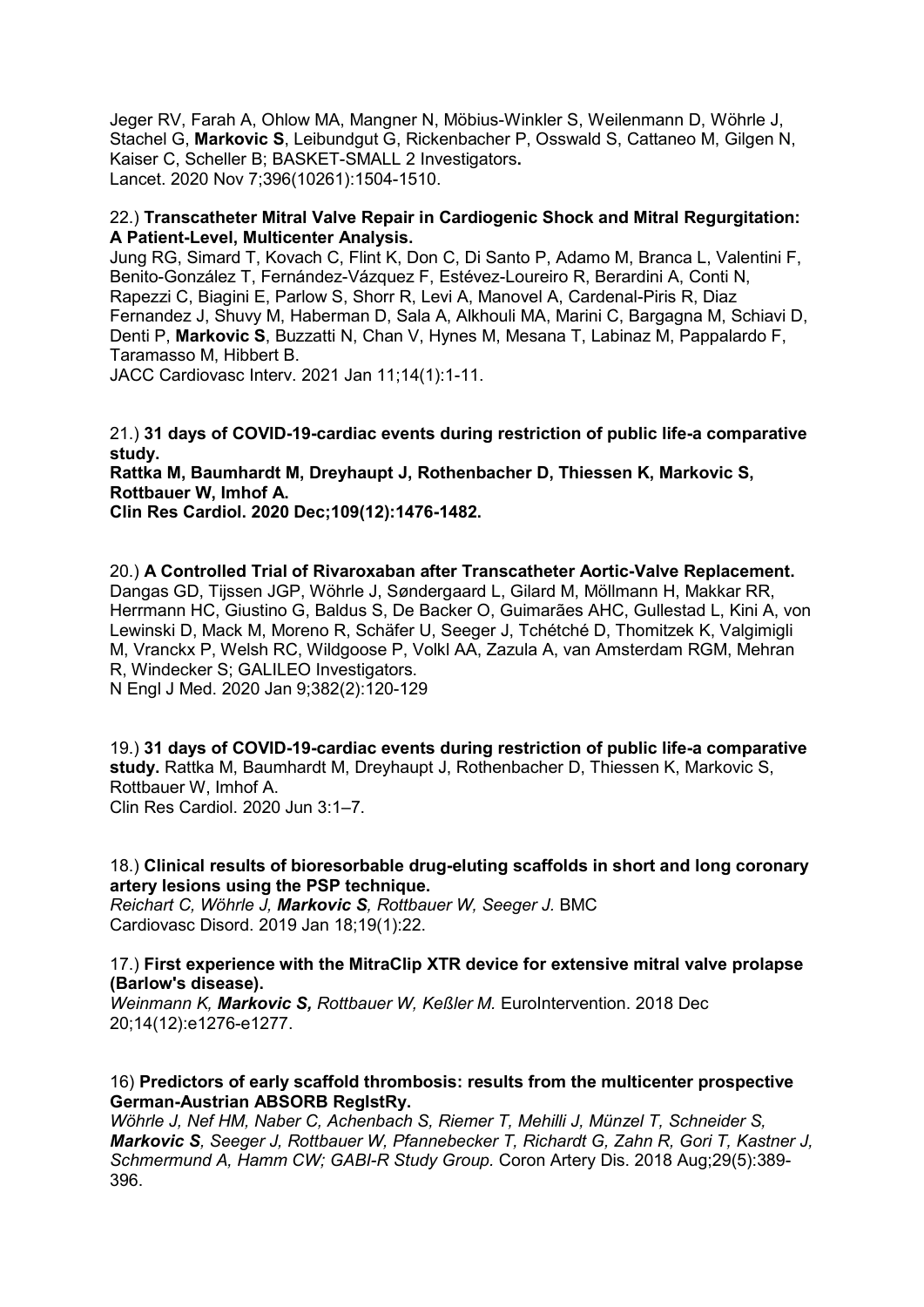#### 15.) **Percutaneous mitral valve repair with the MitraClip NT™ system in a patient presenting with prolonged cardiogenic shock.**

*Buckert D, Markovic S, Kunze M, Wöhrle J, Rottbauer W, Walcher D.* Clin Case Rep. 2017 Sep 23;5(11):1807-1810.

# 14.) **Percutaneous Mitral Valve Repair With the MitraClip in Primary Compared With Secondary Mitral Valve Regurgitation Using the Mitral Valve Academic Research Consortium Criteria.**

*Seeger J, Müller P, Gonska B, Scharnbeck D, Markovic S, Walcher D, Rottbauer W, Wöhrle J. J* Invasive Cardiol. 2017 Apr;29(4):145-150.

# 13.) **Bioresorbable scaffolds compared with everolimus-eluting stents for the treatment of chronic coronary total occlusion: clinical and angiographic results of a matched paired comparison.**

*Kugler C, Markovic S, Rottbauer W, Wöhrle J.* Coron Artery Dis. 2017 Mar;28(2):120-125.

# 12.) **Angiographic patterns of drug-eluting stent restenosis after treatment with drugcoated balloon versus balloon angioplasty: Late lumen loss subgroup analyses of the PEPCAD-DES study**.

*Rittger H, Wöhrle J, Brachmann J, Hohenforst-Schmidt W, Schlundt C, Lonke S, von Cranach M, Markovic S, Achenbach S, Waliszewski M.* Catheter Cardiovasc Interv. 2016 Oct;88(4):529-534.

11.) **Bioresorbable polymer sirolimus-eluting coronary stent compared with permanent polymer everolimus-eluting coronary stent implantation for treatment of small vessel coronary artery disease: CENTURY II trial.**

*Wöhrle J, Markovic S, Rottbauer W, Muramatsu T, Kadota K, Vázquez-González N, Odenstedt J, Serra A, Antoniucci D, Varenne O, Saito S, Wijns W.* EuroIntervention. 2016 Jun 12;12(2):e167-74.

10.) **Paclitaxel-coated balloon plus bare-metal stent for de-novo coronary artery disease: final 5-year results of a randomized prospective multicenter trial.** *Seeger J, Markovic S, Birkemeyer R, Rittger H, Jung W, Brachmann J, Rottbauer W, Wöhrle J.* Coron Artery Dis. 2016 Mar;27(2):84-8.

9.) **Long-Term Outcomes After Treatment With a Paclitaxel-Coated Balloon Versus Balloon Angioplasty: Insights From the PEPCAD-DES Study (Treatment of Drugeluting Stent [DES] In-Stent Restenosis With SeQuent Please Paclitaxel-Coated Percutaneous Transluminal Coronary Angioplasty [PTCA] Catheter).**

*Rittger H, Waliszewski M, Brachmann J, Hohenforst-Schmidt W, Ohlow M, Brugger A, Thiele H, Birkemeyer R, Kurowski V, Schlundt C, Zimmermann S, Lonke S, von Cranach M, Markovic S, Daniel WG, Achenbach S, Wöhrle J.* JACC Cardiovasc Interv. 2015 Nov;8(13):1695-700.

8.) **Efficacy and safety of percutaneous left atrial appendage closure to prevent thromboembolic events in atrial fibrillation patients with high stroke and bleeding risk.** *Seeger J, Bothner C, Dahme T, Gonska B, Scharnbeck D, Markovic S, Rottbauer W, Wöhrle J.* Clin Res Cardiol. 2016 Mar;105(3):225-9.

#### 7.) **Transfemoral aortic valve implantation with the repositionable Lotus valve compared with the balloon-expandable Edwards Sapien 3 valve**.

*Wöhrle J, Gonska B, Rodewald C, Trepte U, Koch S, Scharnbeck D, Seeger J, Markovic S, Rottbauer W.* Int J Cardiol. 2015 Sep 15;195:171-5.